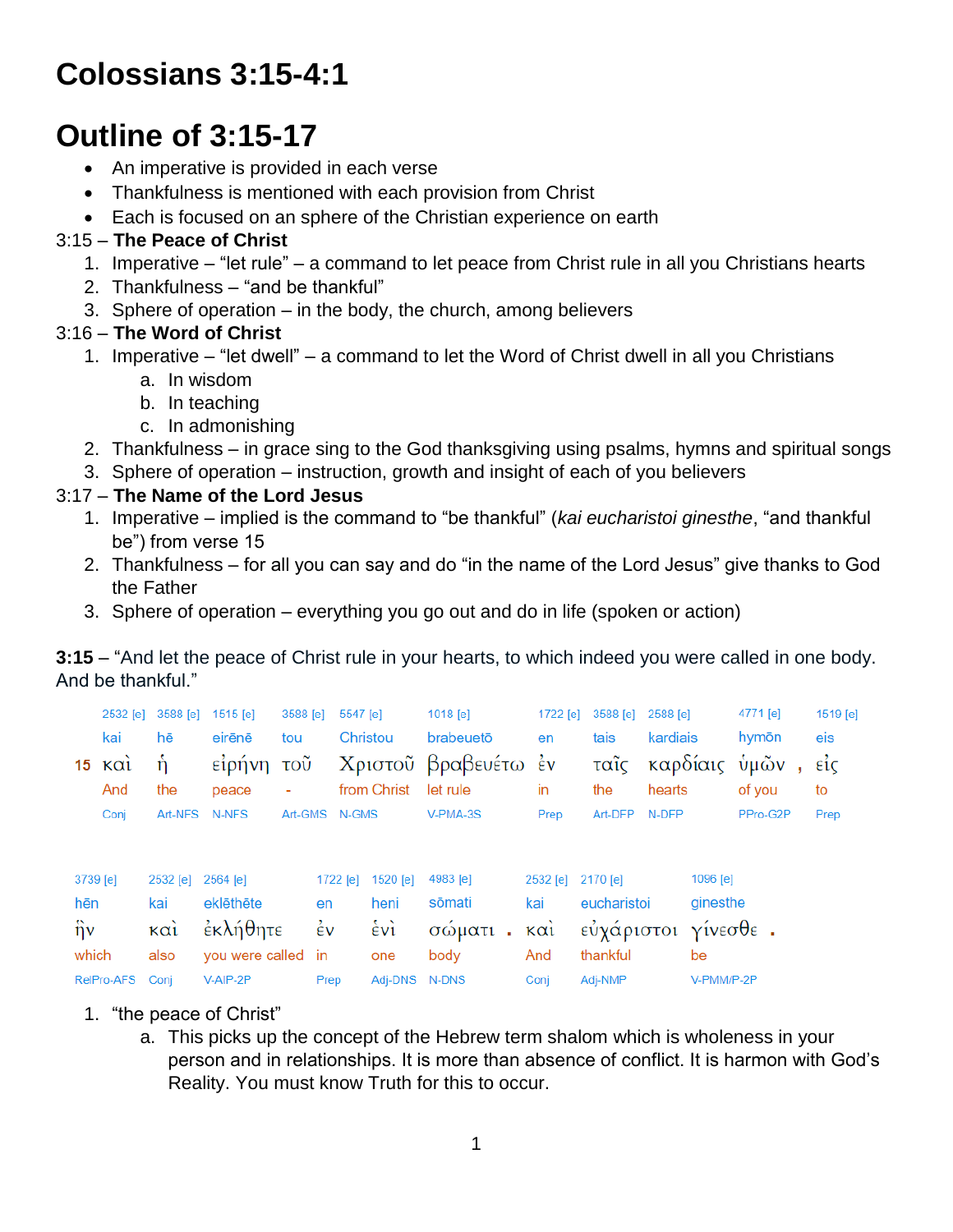- b. John 14:27 "Peace I leave with you; my peace I give to you. Not as the world gives do I give to you. Let not your hearts be troubled, neither let them be afraid."
- c. Ephesians 2:14 "For he himself is our peace, who has made us both one and has broken down in his flesh the dividing wall of hostility"
- d. 2 Thes. 3:16 "Now may the Lord of peace himself give you peace at all times in every way. The Lord be with you all."
- 2. "rule"
	- a. "rule" or *brabeuo*, means "to act as umpire". It means litterally "to act as arbiter in the games"
	- b. The shalom that comes from Christ is to be the umpire deciding your attitude in the games played among believers.
- 3. The focus on this verse is in the body of believers. For the one body of Christ to function in the temporal world among the redeemed with a fallen nature then peace must be the umpire making the final decisions.

|                                |            |             |           |          | nodom, əmging pədimə dira nymnə dira əpintadı əongə, witir tildilitlərinəə in your nodrtə tə Oo |              |                   |                    |          |           |         |          |                    |          |              |               |
|--------------------------------|------------|-------------|-----------|----------|-------------------------------------------------------------------------------------------------|--------------|-------------------|--------------------|----------|-----------|---------|----------|--------------------|----------|--------------|---------------|
|                                | 3588 [e]   | 3056 [e]    |           | 3588 [e] | 5547 [e]                                                                                        | 1774 [e]     |                   | 1722 [e] 4771 [e]  |          | 4146 [e]  |         |          | 1722 [e]           |          | 3956 [e]     | 4678 [e]      |
|                                | Ho         | logos       | tou       |          | Christou                                                                                        |              | enoikeitō         | en                 | hymin    | plousiōs  |         |          | en                 |          | pasē         | sophia        |
|                                | $16^\circ$ |             | λόγος τοῦ |          | Χριστοῦ ἐνοικείτω                                                                               |              |                   | $\dot{\epsilon}$ v | ὑμῖν     | πλουσίως, |         |          | $\dot{\epsilon}$ v |          | πάση         | σοφία         |
|                                | The        | word        | ä,        |          | of Christ                                                                                       | let dwell    |                   | in                 | you      | richly    |         |          | in                 |          | all          | wisdom        |
|                                | Art-NMS    | N-NMS       |           |          | Art-GMS N-GMS                                                                                   | V-PMA-3S     |                   | Prep               | PPro-D2P | Adv       |         |          | Prep               |          | Adj-DFS      | N-DFS         |
| 1321 [e]                       |            |             | 2532 [e]  | 3560 [e] |                                                                                                 |              | 1438 [e]          | 5568 [e]           |          | 5215 [e]  |         | 5603 [e] |                    | 4152 [e] |              |               |
| didaskontes<br>διδάσκοντες και |            |             | kai       |          | nouthetountes                                                                                   |              | heautous          | psalmois           |          | hymnois   |         | ōdais    |                    |          | pneumatikais |               |
|                                |            |             |           |          | νουθετοῦντες ἑαυτοὺς ψαλμοῖς,                                                                   |              |                   |                    |          |           | ύμνοις, |          | ώδαῖς              |          |              | πνευματικαΐς, |
|                                | teaching   | and<br>Conj |           |          | admonishing                                                                                     | each other   |                   | in psalms          |          | hymns     |         |          | [and] songs        |          | spiritual    |               |
|                                | V-PPA-NMP  |             |           |          | V-PPA-NMP                                                                                       |              | RefPro-AM3P N-DMP |                    |          | N-DMP     |         |          | N-DFP              | Adj-DFP  |              |               |
|                                |            |             |           |          |                                                                                                 |              |                   |                    |          |           |         |          |                    |          |              |               |
| 1722 [e]                       |            | 3588 [e]    | 5485 [e]  | 103 [e]  |                                                                                                 | 1722 [e]     | 3588 [e]          | 2588 [e]           |          | 4771 [e]  |         | 3588 [e] | 2316 [e]           |          |              |               |
| en                             | tē         |             | chariti   |          | adontes                                                                                         | en           | tais              | kardiais           |          | hymōn     | tō      |          | Theō               |          |              |               |
| έν                             | τñ         |             | χάριτι    |          | $\alpha$ δοντες,                                                                                | $\epsilon$ v | ταῖς              | καρδίαις           |          | ύμῶν,     | τῷ      |          | $Θ$ εῷ.            |          |              |               |
| with                           |            |             | grace     |          | singing                                                                                         | in           | the               | hearts             |          | of you    | to      |          | God                |          |              |               |
| Prep                           | Art-DFS    |             | N-DFS     |          | V-PPA-NMP                                                                                       | Prep         | Art-DFP           | N-DFP              |          | PPro-G2P  |         | Art-DMS  | <b>N-DMS</b>       |          |              |               |
|                                |            |             |           |          |                                                                                                 |              |                   |                    |          |           |         |          |                    |          |              |               |

**3:16** – "Let the word of Christ dwell in you richly, teaching and admonishing one another in all wisdom, singing psalms and hymns and spiritual songs, with thankfulness in your hearts to God."

- 1. Here we need to explain the phrase "word of Christ". Does it refer to:
	- a. the message about Christ, or
	- b. the message from Christ
- 2. if "word of Christ" refers to the words spoken by Christ on earth or the words revealed to prophets and apostles, we can gain insight from a similar verse at the same point in the letter to the Ephesians:

"Look carefully then how you walk, not as unwise but as wise, making the best use of the time, because the days are evil. Therefore do not be foolish, but understand what the will of the Lord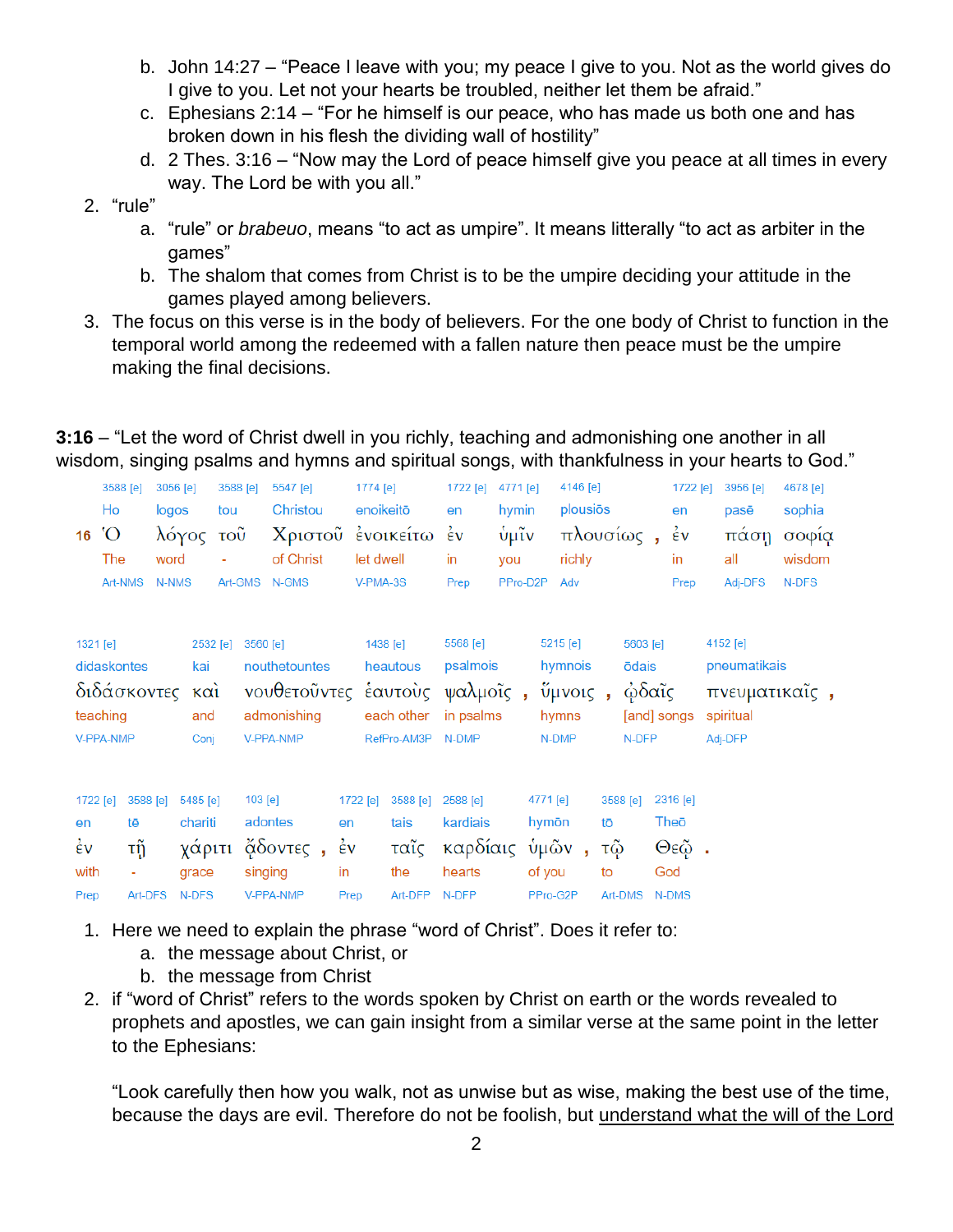is. And do not get drunk with wine, for that is debauchery, but **be filled with the Spirit**, addressing one another in psalms and hymns and spiritual songs, singing and making melody to the Lord with your heart, giving thanks always and for everything to God the Father in the name of our Lord Jesus Christ, submitting to one another out of reverence for Christ." – Ephesians 5:15-21

- 3. It might appear that "word of Christ" and "Spirit" are the same. Knowing the Word of Christ is to "be filled with the Spirit" and vice versa.
- 4. "let dwell", *enoikeo*, means "to dwell in" and "I am settled and stationary in".
	- a. It is a word used to express dwelling in a home or to refer to one's personal residence.
	- b. It is a state of dwelling.
- 5. And, note Ephesians 5:18-21 parallel verse focuses on "be filled with the Spirit."
	- a. Two sides of the same coin: The Word and The Spirit
		- i. The "word of Christ" would be looking back at the words Christ had spoken during his life. This would not be the words the Lord would speak as in an inner voice or personal witness to the individual hearts.
		- ii. Both the "word of Christ" (here, Col. 3:16) and "being filled with the Spirit" (Ep. 5:18-21) are parallel and result in similar products in the believers.
		- iii. The "word" is to be a driving force and determining factor in the body of believers living in harmony with each other and motivated by love.
		- iv. It may be Paul avoided referring to the "spirit" and any form of personal mysticism to prevent the Colossians from misunderstanding what he was saying.
- 6. "Teaching" orderly arrangement of truth
- 7. "Admonishing" includes encouragement to live out the truth of the word of God that has been taught in a practical and moral fashion.
- 8. Thanksgiving was to be given to God for the "word of Christ" and the "teaching/admonishing" by singing songs of thanksgiving.
- 9. The breakdown of the meaning of the types of music or song may not be necessary or intended by Paul, but if they were to be divided the division could be something like this:
	- a. Psalms Jewish style, maybe; Old Testament Psalms, but also consider 1 Corinthians 14:26 – "each one has a psalm."
	- b. Hymn Greek style singing, maybe; only used in NT here and Ephesians 5:19. A celebration of praise or the proclamation of doctrinal truth such as Colossians 1:15-20 and Philippians 2:5-11
	- c. Spiritual Songs refers to spiritual inspired or directed lyrics. Note that "spiritual" qualifies all three: psalms, hymns and songs.

**3:17** – "And whatever you do, in word or deed, do everything in the name of the Lord Jesus, giving thanks to God the Father through him."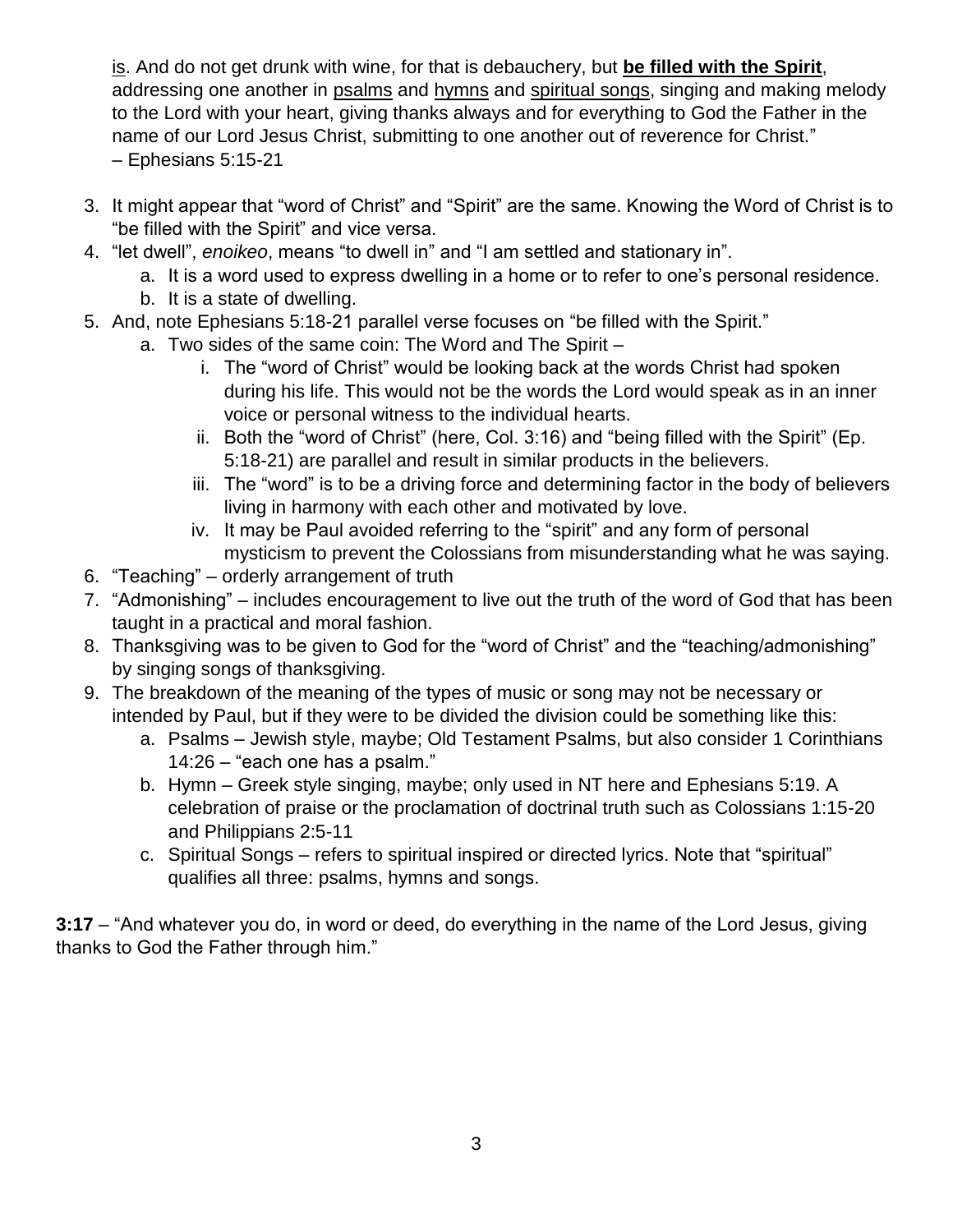|                    | 2532 [e]                         |                            | 3956 [e]   |        | 3739 [e]        | $5101$ [e]    |          | 1437 [e]       | 4160 [e]      |                    | 1722 [e] | 3056 [e] | 2228 [e]                  | 1722 [e]   |          | $2041$ [e] |        | 3956 [e]  |       |
|--------------------|----------------------------------|----------------------------|------------|--------|-----------------|---------------|----------|----------------|---------------|--------------------|----------|----------|---------------------------|------------|----------|------------|--------|-----------|-------|
|                    | kai                              |                            | pan        |        | ho              | ti            |          | ean            | poiēte        | en                 |          | logō     | ē                         | en         |          | ergō       |        | panta     |       |
| 17                 | $K\alpha$                        |                            | παν.       |        | ő               | τι            |          | έὰν            | ποιῆτε        | $\dot{\epsilon}$ v |          | λόγω     | $\ddot{\hat{\mathsf{n}}}$ | έv         |          | έργφ       |        |           | παντα |
|                    | And                              |                            | everything |        | which           | what          | if       |                | you might do  | in                 |          | word     | or                        | in         |          | deed       |        | all       |       |
|                    | Conj                             |                            | Adj-ANS    |        | RelPro-ANS      | IPro-ANS Conj |          |                | V-PSA-2P      | Prep               |          | N-DMS    | Conj                      | Prep       |          | N-DNS      |        | Adj-ANP   |       |
|                    | 3686 [e]<br>2962 [e]<br>1722 [e] |                            |            |        | 2424 [e]        |               | 2168 [e] |                |               | 3588 [e]           | 2316 [e] | 3962 [e] |                           |            | 1223 [e] | 846 [e]    |        |           |       |
| en                 |                                  | Kyriou<br>lēsou<br>onomati |            |        | eucharistountes |               | tō       | Theō           | Patri         | di'                |          |          | autou                     |            |          |            |        |           |       |
| $\dot{\epsilon}$ v | ονόματι                          |                            |            | Κυρίου | Ίησοῦ           |               |          | εὐχαριστοῦντες |               | τῷ                 | Θεῷ      | Πατρί    |                           | $\delta v$ |          |            | αύτοῦ. |           |       |
| in                 |                                  |                            | [the] name |        | of [the] Lord   | Jesus         |          |                | giving thanks |                    | ۰        | to God   | [the] Father              |            |          | through    | Him    |           |       |
| Prep               |                                  | <b>N-DNS</b>               |            | N-GMS  |                 | N-GMS         |          | V-PPA-NMP      |               |                    | Art-DMS  | N-DMS    | N-DMS                     |            | Prep     |            |        | PPro-GM3S |       |

The three step process of the Christian life is clear:

- 1. Being among the members of the body of Christ peacefully in order to be strengthened and prepared.
- 2. Be equip with the Truth, the Word of Christ, so that each believer is filled with the Spirit empowered to apply wisdom and knowledge
- 3. Go into your life and into the world doing and saying everything in the Name of the Lord Jesus.

**3:18** – "Wives, submit to your husbands, as is fitting in the Lord."

|               | 3588 [e] 1135 [e] | 5293 [e]                                                       | 3588 [e] 435 [e] |               | 5613 [e] 433 [e] |               | 1722 [e] 2962 [e] |            |
|---------------|-------------------|----------------------------------------------------------------|------------------|---------------|------------------|---------------|-------------------|------------|
| Hai           | gynaikes          | hypotassesthe                                                  |                  | tois andrasin | hōs              | anēken        | en                | Kvriō      |
|               |                   | 18 Αι γυναΐκες, υποτάσσεσθε τοΐς ανδράσιν, ως ανῆκεν εν Κυρίω. |                  |               |                  |               |                   |            |
| $\sim$        | Wives             | submit yourselves to the husbands                              |                  |               | as               | is fitting in |                   | [the] Lord |
| Art-VFP N-VFP |                   | V-PMP-2P                                                       | Art-DMP N-DMP    |               | Adv              | $V$ -IIA-3S   | Prep              | N-DMS      |

- 1. "submit" *hypotassesthe* is present imperative passive of *hupotasso* which means to place under, rank under, to subject, to obey.
	- a. Used to say "I place under", "I subject to", "I put myself into subjection"
	- b. Meaning here in passive indicates this "submitting" is done to the wife and not by the wife. In other words, the marriage position determines this action, not the wife's personhood, inferiority, intelligence, social standing or cultural norm. The English struggles to communicate this:
		- i. NEB  $-$  "be subject to"
		- ii. NIV "subit to"
		- iii. KJV submit yourselves unto"
		- iv. GNB "sumbit yourselves to"
		- v. Goodspeed "subordinate yourselves to"
	- c. Think of it this way:
		- i. You may be smarter than your parents, but they are the leader.
		- ii. You may be a better athlete than the players you are coaching, but they are the only ones who can play the game.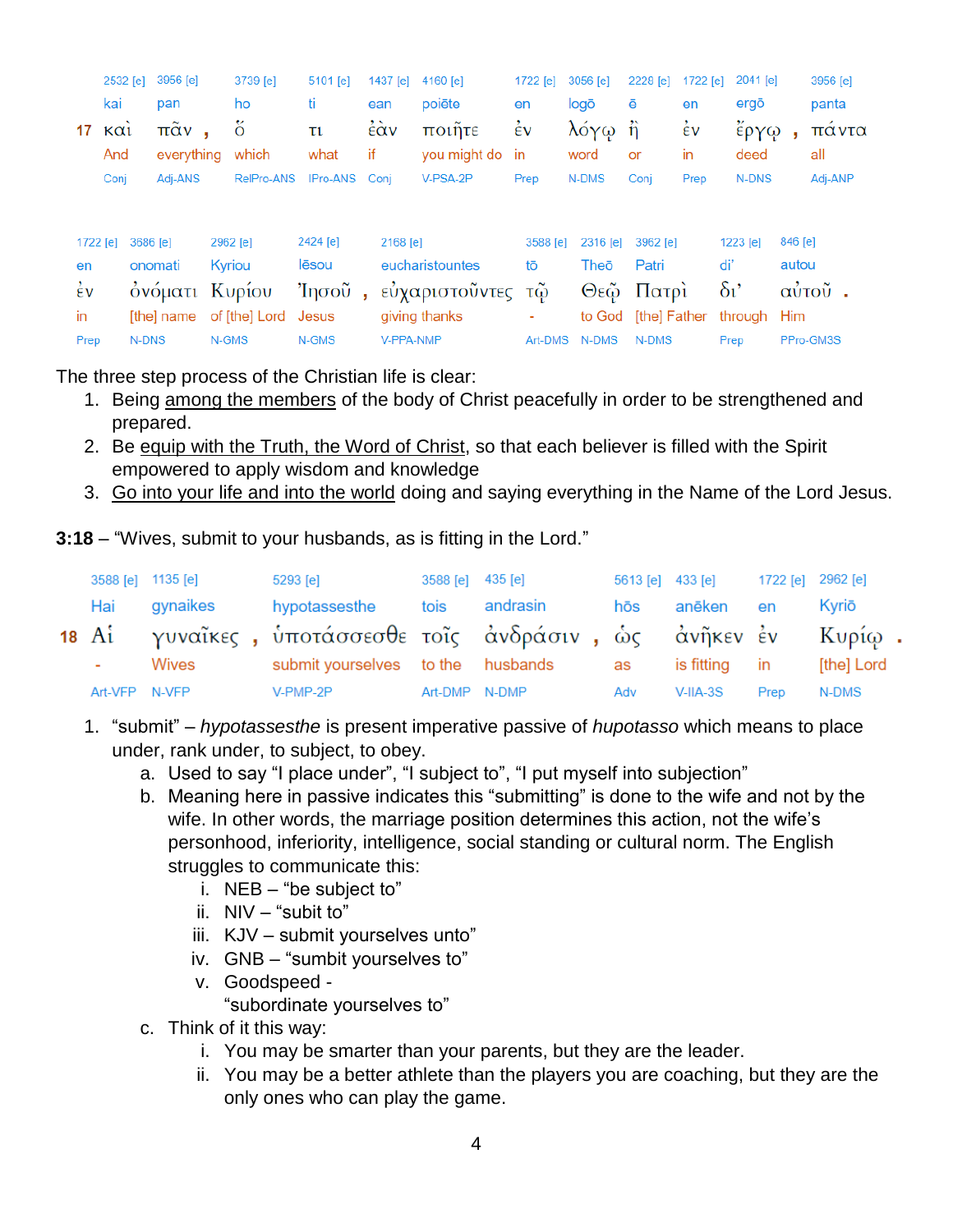- iii. You may have more financial wisdom, but it is your working class neighbor who inherited the estate.
- iv. Examples of position and responsibility go on and on and on.
- v. It is by design, and the Creator designed it this way.
- 2. "fitting in the Lord" *aneken* "to be fit" or "be proper". It is used to say "is due" or "suitable. The idea is that in marriage this is the proper order.
	- a. This is the first of many "organizational" themes Paul is going to mention.
	- b. There are systems and institutions established for the wellbeing of mankind in God's creation and in God's reality.
	- c. The sin nature of man will:
		- i. Pervert and abuse these institution. For example: Use marriage to be abusive and domineering of women. This is not the intent anymore that the winning coach wants to abuse his players or the honest financially wise neighbor feels it is his right to steel the inheritance of a neighbor who struggles managing money.
		- ii. Eliminate, override or mock the institution established by God.
- 3. FOCUS: This verse is talking about marriage. It is between one man and one woman. This verse is not saying women "submit" to men any more than the next verse is telling men to "love" all women as a husband "loves" his wife.

**3:19** – "Husbands, love your wives, and do not be harsh with them."

|  | 3588 [e] 435 [e]       | 25 [e] |               | 3588 [e] 1135 [e]             |      | 2532 [e] 3361 [e] 4087 [e] 4314 [e] 846 [e]                        |           |
|--|------------------------|--------|---------------|-------------------------------|------|--------------------------------------------------------------------|-----------|
|  |                        |        |               |                               |      | Hoi andres agapate tas gynaikas kai mē pikrainesthe pros autas     |           |
|  |                        |        |               |                               |      | 19 Οι άνδρες, άγαπᾶτε τὰς γυναῖκας, καὶ μὴ πικραίνεσθε πρὸς αὐτάς. |           |
|  |                        |        |               | - Husbands love the wives and |      | not be harsh toward them                                           |           |
|  | Art-VMP N-VMP V-PMA-2P |        | Art-AFP N-AFP |                               | Coni | Adv V-PMM/P-2P Prep                                                | PPro-AF3P |

- 1. "love" agapate is present imperative active of agapao which means "to love" and is used to say "wish well, "take pleasure in", "long for" and is based in reason and esteem for the other person. This is a love that considers the other person before themselves.
	- a. The matching verse in Ephesians 5:25: "Husbands, love your wives, as Christ loved the church and gave himself up for her"
- 2. "harsh" means "to make bitter" and is used to say "I make bitter", "I grow angry", "I become harsh"
	- a. This term prohibits becoming bitter, resentful and expressing words or actions that cause pain
- 3. The grammatical details using continuing action allows this to say: "Keep on loving them and stop being harsh with them."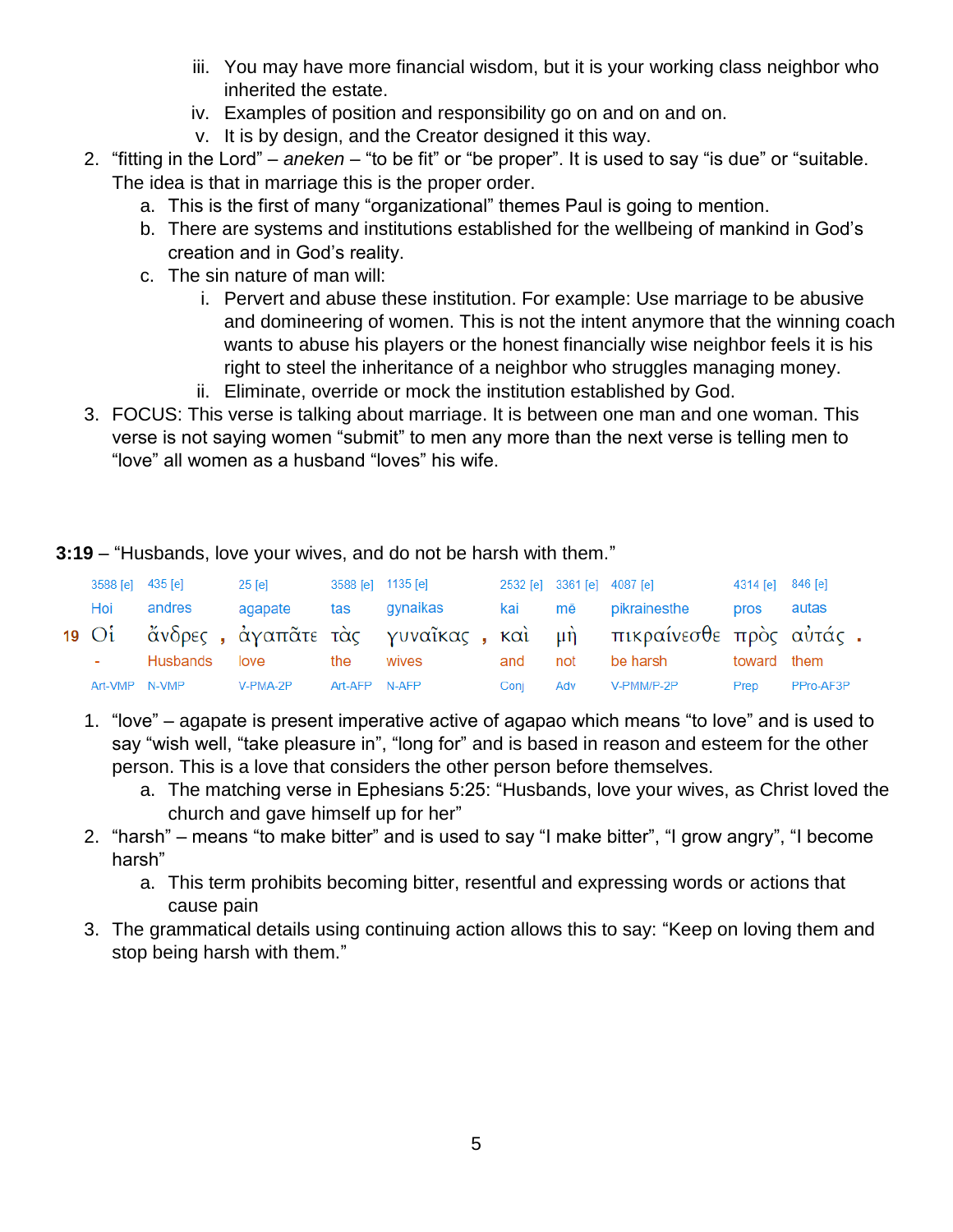#### **3:20** – "Children, obey your parents in everything, for this pleases the Lord."

|                        |          | 3588 [e] 5043 [e] 5219 [e] 3588 [e] 1118 [e]                                         |  | 2596 [e] 3956 [e] |  | 3778 [e]  1063 [e]  2101 [e]  1510 [e]  1722 [e]  2962 [e] |  |            |
|------------------------|----------|--------------------------------------------------------------------------------------|--|-------------------|--|------------------------------------------------------------|--|------------|
|                        | Ta tekna | hypakouete tois goneusin kata panta  touto gar euareston estin en                    |  |                   |  |                                                            |  | Kvriō      |
|                        |          | 20 Τὰ τέκνα, ὑπακούετε τοῖς γονεῦσιν κατὰ πάντα; τοῦτο γὰρ εὐάρεστόν ἐστιν ἐν Κυρίω. |  |                   |  |                                                            |  |            |
| <b>Contact Contact</b> |          | Children obev     the parents  in  all things this  for pleasing  is  in             |  |                   |  |                                                            |  | [the] Lord |
|                        |          | Art-VNP N-VNP V-PMA-2P Art-DMP N-DMP                                                 |  |                   |  | Prep Adj-ANP DPro-NNS Conj Adj-NNS V-PIA-3S Prep           |  | N-DMS      |

- 1. "obey" "listen to", "answer to", "attend to"
- 2. "pleases" acceptable, well-pleasing, grateful

#### **3:21** – "Fathers, do not provoke your children, lest they become discouraged."

|                    | 3588 [e] 3962 [e] | 3361 [e] 2042 [e] 3588 [e] 5043 [e] 4771 [e] 2443 [e] 3361 [e] 120 [e] |  |             |      |         |                                                                           |
|--------------------|-------------------|------------------------------------------------------------------------|--|-------------|------|---------|---------------------------------------------------------------------------|
| Hoi                | pateres           | mē erethizete ta                                                       |  | tekna hymōn |      | hina mē | athymōsin                                                                 |
|                    |                   |                                                                        |  |             |      |         | 21 Οι πατέρες, μη ερεθίζετε τα τέκνα υμών, ίνα μη αθυμώσιν.               |
| <b>All Control</b> | Fathers           |                                                                        |  |             |      |         | not do provoke the children of you that not they might become discouraged |
| Art-VMP N-VMP      |                   | Adv V-PMA-2P Art-ANP N-ANP PPro-G2P                                    |  |             | Coni | Adv     | V-PSA-3P                                                                  |

- 1. "provoke" "to stir up", "to arouse to anger", "irritate", "incite"
- 2. "discouraged" "to lose heart", "to be despondent", "to become disheartened"
	- a. Basically the father's attitude causes the children to give up

**3:22** – "Bondservants, obey in everything those who are your earthly masters, not by way of eyeservice, as people-pleasers, but with sincerity of heart, fearing the Lord."

|                   | 3588 [e]<br>Hoi<br>$22 \text{ O}$ i<br>Art-VMP | 1401 [e]<br>douloi<br>$\delta$ oũ $\lambda$ oi,<br><b>Slaves</b><br>N-VMP | 5219 [e]<br>hypakouete<br>obev<br>V-PMA-2P |                                           | 2596 [e]<br>kata<br>in<br>Prep | 3956 [e]<br>panta<br>υπακούετε κατά πάντα τοΐς<br>all things the<br>Adi-ANP | 3588 [e]<br>tois                          | 2596 [e]<br>kata<br>κατά<br>Art-DMP Prep | according to flesh                         | 4561 [e]<br>sarka<br>N-AFS | 2962 [e]<br>kyriois<br>σάρκα κυρίοις<br>masters<br>N-DMP      | $3361$ [e]<br>mē<br>$\mu$ n<br>not<br>Adv                           | 1722 [e]<br>en<br>έv<br>with<br>Prep |                                         |                                       |  |
|-------------------|------------------------------------------------|---------------------------------------------------------------------------|--------------------------------------------|-------------------------------------------|--------------------------------|-----------------------------------------------------------------------------|-------------------------------------------|------------------------------------------|--------------------------------------------|----------------------------|---------------------------------------------------------------|---------------------------------------------------------------------|--------------------------------------|-----------------------------------------|---------------------------------------|--|
| 3787 [e]<br>N-DFP | ophthalmodouliais<br>eye-services              | όφθαλμοδουλίαις ώς                                                        | 5613 [e] 441 [e]<br>hōs<br>as<br>Adv       | anthrōpareskoi<br>men-pleasers<br>Adj-NMP |                                | άνθρωπάρεσκοι,                                                              | 235 [e]<br>all'<br>άλλ' έν<br>but<br>Conj | 1722 [e]<br>en<br>in<br>Prep             | 572 [e]<br>haplotēti<br>sincerity<br>N-DFS |                            | 2588 [e]<br>kardias<br>άπλότητι καρδίας,<br>of heart<br>N-GFS | 5399 [e]<br>phoboumenoi<br>φοβούμενοι τον<br>fearing<br>V-PPM/P-NMP |                                      | 3588 [e]<br>ton<br>the<br>Art-AMS N-AMS | 2962 [e]<br>Kyrion<br>Κύριον.<br>Lord |  |

- 1. "slaves" is *douloi*. This word is often translated "servants". It refers to someone who belongs to another and is without any ownership rights of their own.
- 2. They could be in total bondage as a result of being captive of war or as a result of debt, economics or politics.
- 3. Paul looks beyond their situation and urges slaves to live Christ like.
- 4. The largest section of verses are dedicated to slaves (3:22-25) possibly because:
	- a. Large number of believing slaves at Colosse
	- b. Onesimus (in the letter to Philemon) may have been one of many revolting/fleeing slaves
	- c. Onesimus' escape may have encouraged others to behave the same
	- d. "obey" is *hypakouo* not "submit" *hypotasso*.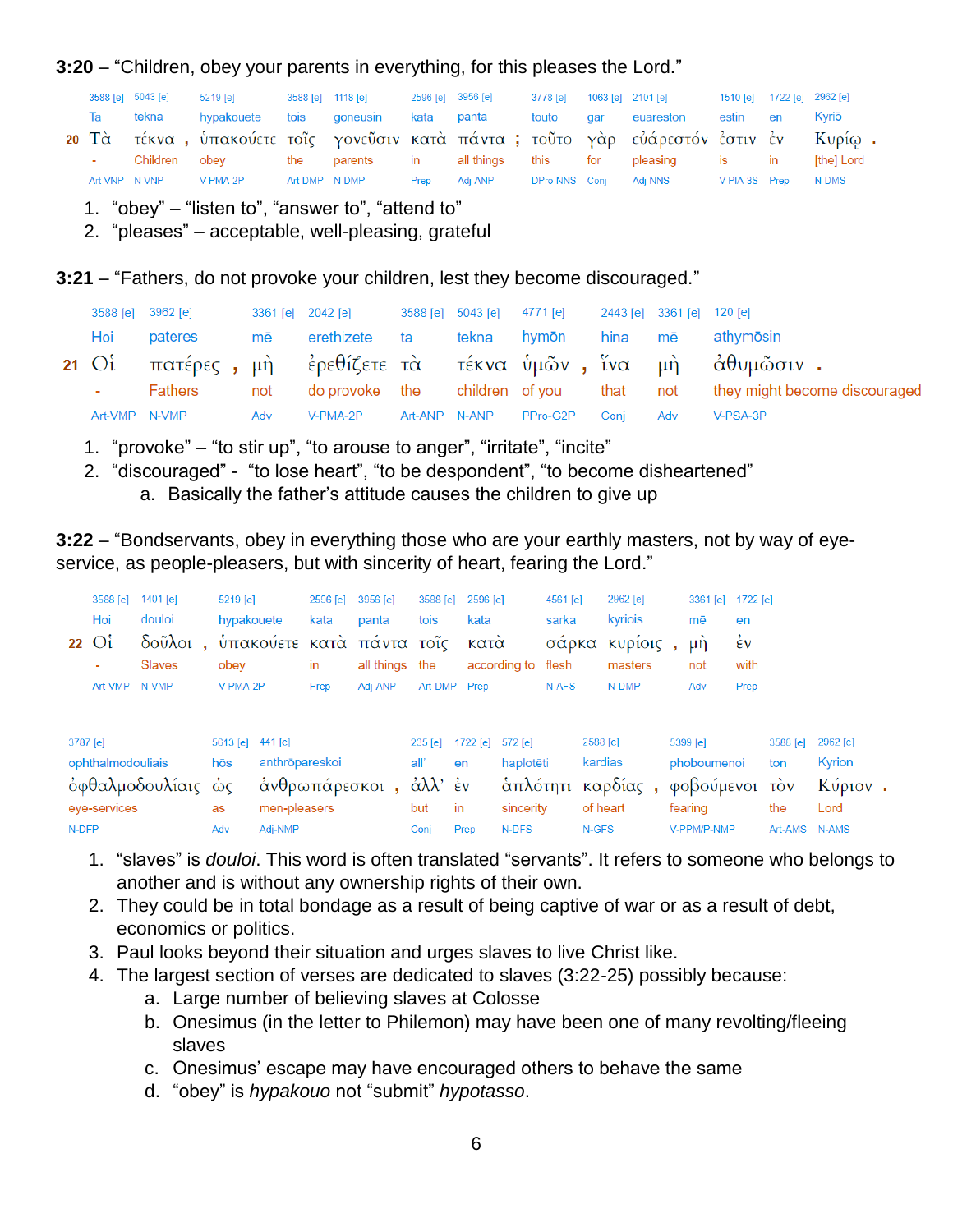- 5. Clearly, many of the members of the believing community in Colosse were slaves because of the large portion of text written to them. Many of the new believing Christians were slaves and servants:
	- a. 1 Corinthians 1:26-29 "For consider your calling, brothers: not many of you were wise according to worldly standards, not many were powerful, not many were of noble birth. But God chose what is foolish in the world to shame the wise; God chose what is weak in the world to shame the strong; God chose what is low and despised in the world, even things that are not, to bring to nothing things that are, so that no human being might boast in the presence of God."
	- b. James2:5 "Listen, my beloved brothers: Has not God chosen the poor of this world to be rich in faith and to inherit the kingdom He promised those who love Him?"
- 6. Slaves time in the service or believing community was a unique time in culture where they were considers equals, brothers.
- 7. Their commitment to the Lord Jesus did not erase their temporal standing as servants with masters in this world. But, they could now serve with a higher calling and a new divine view of their life now and their life eternal.
	- a. Christianity was not a revolutionary movement to overthrow the world, but to invade the world with the philosophy, the life and the morals of a coming world (age or kingdom.
	- b. Christianity was about transformation of individuals which would cause transformation of pagan societies in the present age. But, Christianity would never completely conqueror in this age because of the world, the flesh and the devil. Total overthrow would take place when the Lord Jesus returned.
	- c. Christians were never to be treasonous, but at times they would have to choose between serving the God or serving the world.
		- i. Acts 25:8 "Then Paul made his defense: "I have done nothing wrong against the Jewish law or against the temple or against Caesar."
		- ii. Romans 13:1-7
		- iii. 1 Peter 2:13-17
		- iv. Acts 5:29 "Then Peter and the other apostles answered and said, "We ought to obey God rather than men."
- 8. It is hard for the Western mind which is based in materialism, success and living your best life now to comprehend God's concern for the inner man's fellowship with God, preparation for eternity and conforming into the image of Jesus.
	- a. Conforming into the image of Jesus is opposite the "world system" controlled by Satan and his values.
	- b. Satan knows this age is passing away. He knows that what he has now in this temporal kingdom will eventually be lost for all eternity:

- Rev. 12:12 – "Therefore, rejoice, O heavens and you who dwell in them! But woe to you, O earth and sea, for the devil has come down to you in great wrath, because he knows that his time is short!"

- 9. Slaves have a new attitude. No longer motivated by the world system and human approval.
	- a. *Ophthalmodoulia* is a compound of:
		- i. *Ophthalmos* = "eye"
		- ii. *Doulos* = "service"
	- b. "Fear of the Lord" *phobeomai* reverence for the Lord is now their motivation to serve in this age. Think of: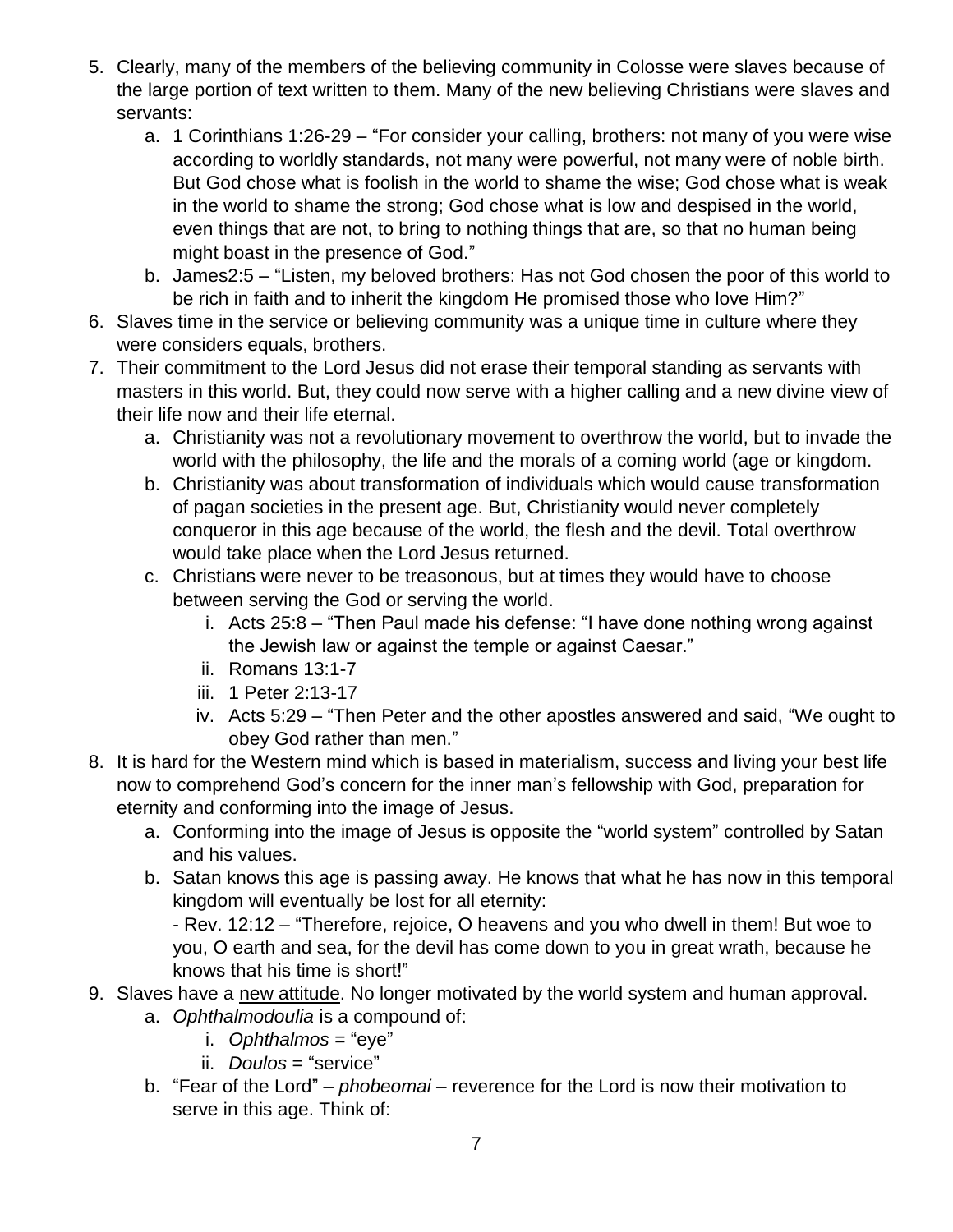- i. Joseph
- ii. Daniel
- iii. Onesimus

**3:23** – "Whatever you do, work heartily, as for the Lord and not for men,"

- 1. Slaves have a new reference point: The Lord
- 2. The Lord is the ultimate master of all
- 3. Work was not done for men, but in obedience and worship of the Lord
- 4. "work" is in the imperative or the mood of command
- 5. Here the word for "heart" or "heartily" is *ek psuche* which means "out of soul" and most likely refers to the physical effort that is manifested from the soul working through the body. This is in contrast to the inner attitude of 3:22 "sincerity of heart."

**3:24** – "knowing that from the Lord you will receive the inheritance as your reward. You are serving the Lord Christ."

- 1. Slaves have a new level of reward. No longer temporal and of this passing world, but eternal and of the Kingdom of God.
- 2. "reward" is the same one referred to in 1:12 "Giving joyful thanks to the Father, who has qualified you to share in the inheritance of his holy people in the kingdom of light."
- **3:25** "For the wrongdoer will be paid back for the wrong he has done, and there is no partiality."
	- 1. Three types of motivation are given in 3:24-35
		- a. Reward an inheritance from the Lord. Here the doctrine of eternal rewards gets some life application.
		- b. The Lord the slave's service on earth was service to the Lord Christ.
		- c. Retribution there will be vindication for anything the slaves do wrong or in rebellion.
	- 2. Who is this verse warning: Slaves or Masters? This verse ends the words to slaves, but may introduce the words to the masters.
		- a. "Anyone who does wrong" clearly "anyone" means anyone anywhere at any time. But, in context:
			- i. Slaves are responsible to do what is right in the eyes of the master on earth and in heaven
			- ii. Masters are responsible to do what is right in the eyes of their slaves on earth and their master in heaven.
	- 3. "There is no favoritism"
		- a. On earth and in this current world system there is favoritism. And, the favoritism of this age can confuse and deceive the people of this age.
			- i. The morality of this age is not always aligned with eternal morality
			- ii. The last of this age will be first and the first of this age will be last.
			- iii. Acceptance, fame and legendary status in this age does not translate into acceptance, fame and legendary status in the age to come
		- b. Masters and slaves will be judged by the same standard with no concern for their worldly status. There will be no worldly favoritism transferred into the eternal judgment or the eternal kingdom.